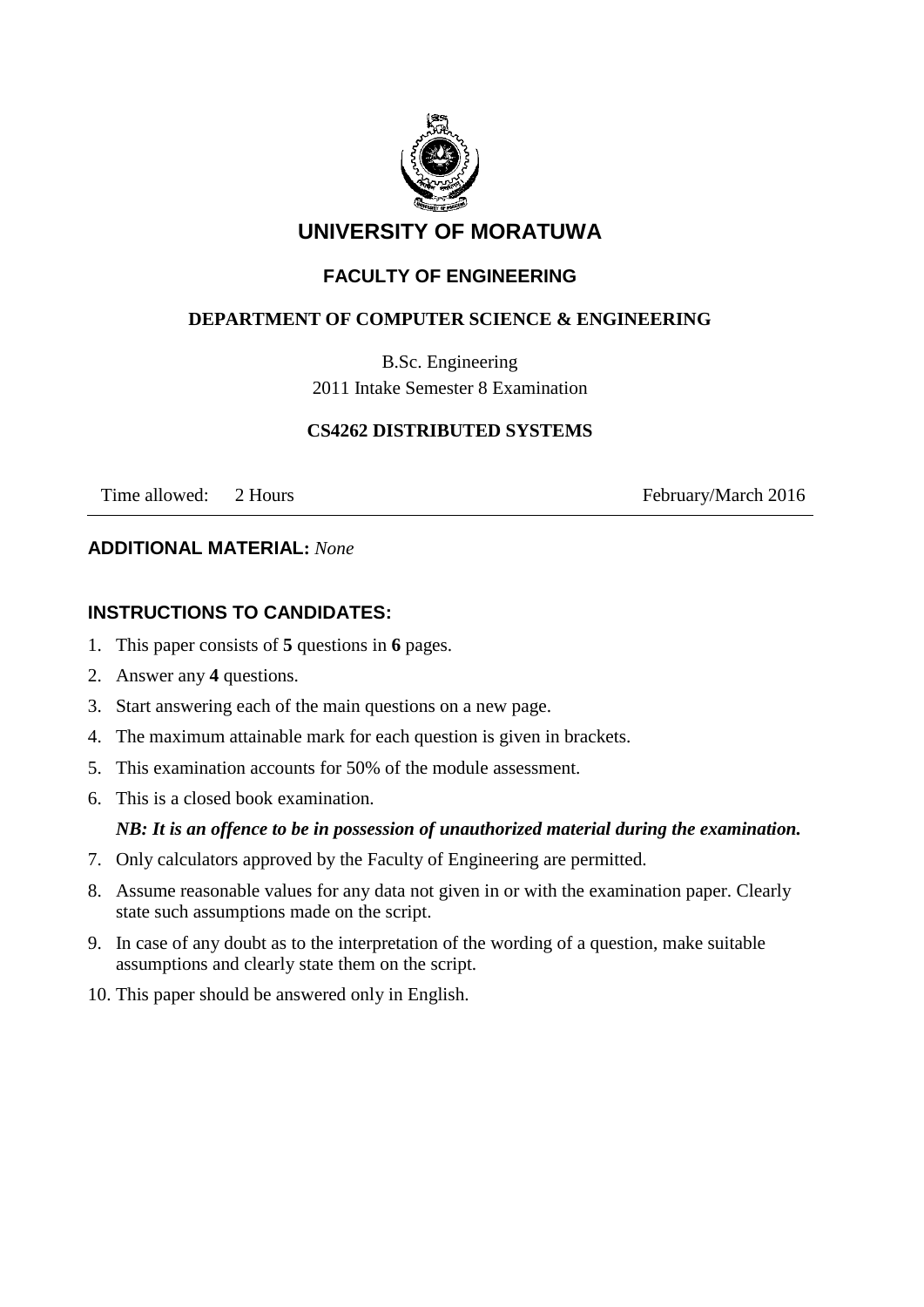#### **Question 1 (25 marks)**

The CAP theorem states that it is impossible for a distributed system to simultaneously provide Consistency, Availability, and Partition Tolerance.

- (i) Using suitable examples, explain the meaning of Consistency, Availability, and Partition Tolerance in the context of distributed systems. [6]
- (ii) Which property(ies) among Consistency, Availability, and Partition Tolerance is/are affected in the "split brain syndrome"? [3]

Students studying for final exams go out to dinner together every evening (as this their last few days on campus). They study at different locations, so they need a protocol to agree on the dinner destination. They decide to write software that runs on their computers and communicates over the network. Each starts a dinner program on his/her computer, in the morning. Before 6pm each student proposes a dinner location, and then communicates and exchanges his/her location with others. Based on these, they attempt to decide the dinner location. Once a location is decided, it will not change.

| (iii) What type of a network/overlay topology would you recommend for the |       |
|---------------------------------------------------------------------------|-------|
| communication among software run by the students? Justify.                | $[5]$ |

- (iv) What are the challenges that the students' software needs to overcome to agree on a final dinner destination? [5]
- (v) Outline a high-level solution that could be used to agree on a dinner destination. [6]

#### **Question 2 (25 marks)**

(i) Following is a high-level diagram of a goods dispatch platform (aka. courier service).



Source: http://srstechnologiesllc.com/mobile-service-platform/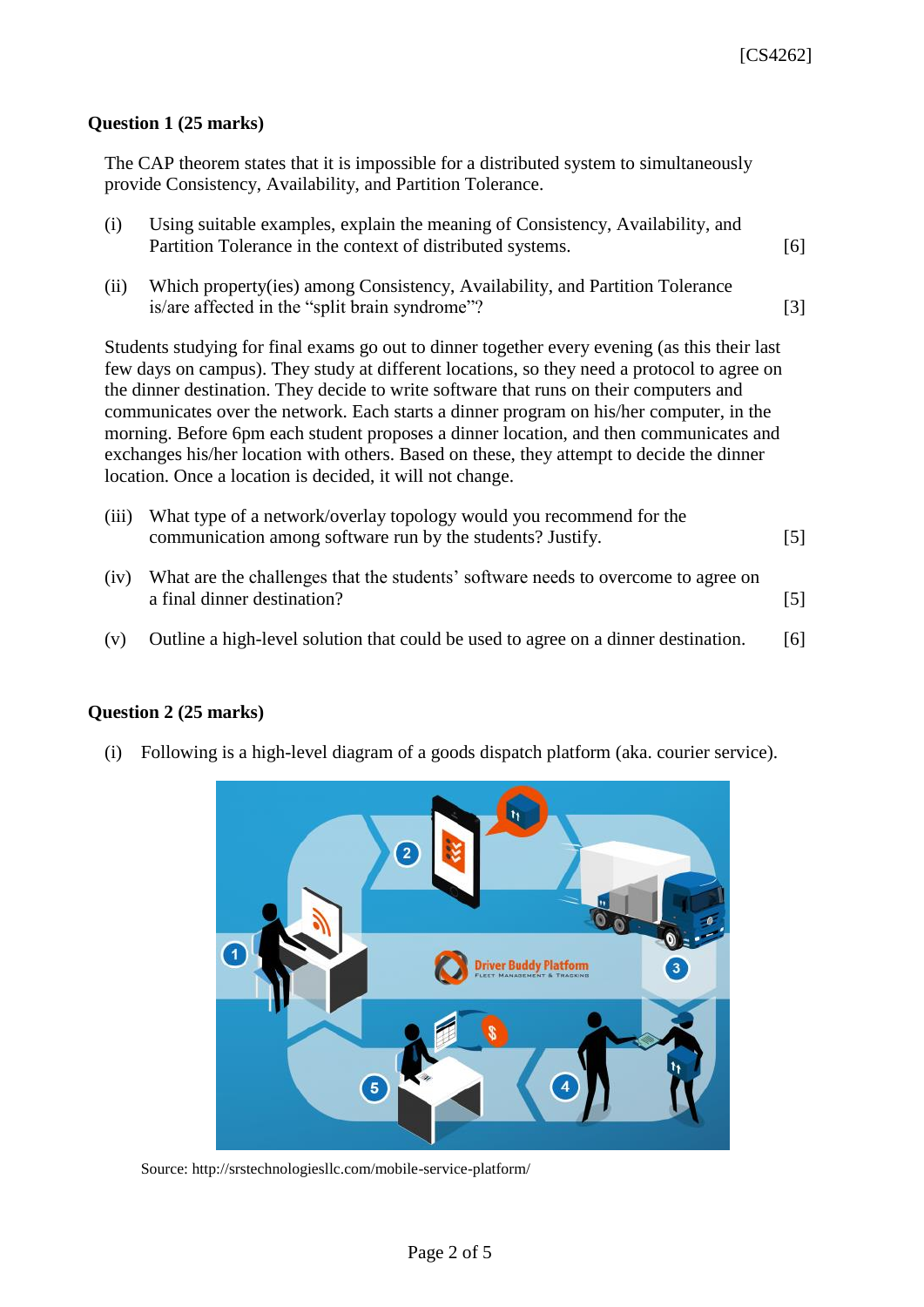Customers who wish to use a courier service can contact trucking and transportation companies via the platform and get their goods delivered to desired destinations. For example, suppose Kamal wants to send a box to Rani. Kamal visits the courier service website (Step 1 in figure) and searches for a potential trucking and transportation company in the region. Kamal may also refine his search based on the pricing, delivery options, delivery schedule, and availability of a nearby track or a collection center. Once a company is selected, Kamal's request is forwarded to a driver (via a mobile app, Step 2) who is currently in or will be visiting Kamal's neighborhood soon. The driver receives details such as collection location, drop off location, contact details of Kamal and Rani, and any delivery instructions. The driver then comes and collects the box (Step 3). Then the box is delivered to Rani (Step 4). Finally, the settlement for the provided service is given to the driver's company (Step 5).

|    | a) What type of a distributed system architectural style would you recommend for<br>the goods dispatch platform? Briefly justify.                                                  | [4] |
|----|------------------------------------------------------------------------------------------------------------------------------------------------------------------------------------|-----|
|    | b) Which one would you recommend: Persistent or Transient communication<br>between the goods dispatch platform and drivers? Justify.                                               | [3] |
|    | c) Which one would you recommend: Asynchronous or Synchronous<br>communication between the goods dispatch platform and drivers? Justify.                                           | [3] |
|    | d) Do you recommend having message queue at the goods dispatch platform or<br>not having message queues? Justify your recommendation.                                              | [3] |
|    | e) Using a suitable diagram illustrate your solution based on recommendations<br>for questions $(b)$ , $(c)$ , and $(d)$ above.                                                    | [5] |
| f  | Do you recommend implementing the goods dispatch platform as a <b>dedicated</b><br>$server(s)$ in a server room or virtual server(s) on the cloud? Justify your<br>recommendation. | [4] |
| g) | Which one would you recommend: having a <b>single server</b> or <b>multiple servers</b><br>for goods dispatch platform? Justify.                                                   | [3] |

#### **Question 3 (25 marks)**

- (i) Propose a suitable distributed communication solution for each of the following applications? Justify your suggestions.
	- (a) A taxi dispatch service that not only considers customer requests, but also the location of taxies, real-time traffic, and weather data while deciding what taxi to dispatch. [5]
	- (b) A personal health tracking and recommendation service that tracks every move of a person, his/her eating habits, and then provides recommendations on daily routines, exercises, and meal options. A person's activity and eating habits are to be tracked via smart watches, smart phones, tablets, wireless weight scales, desktops, etc. [5]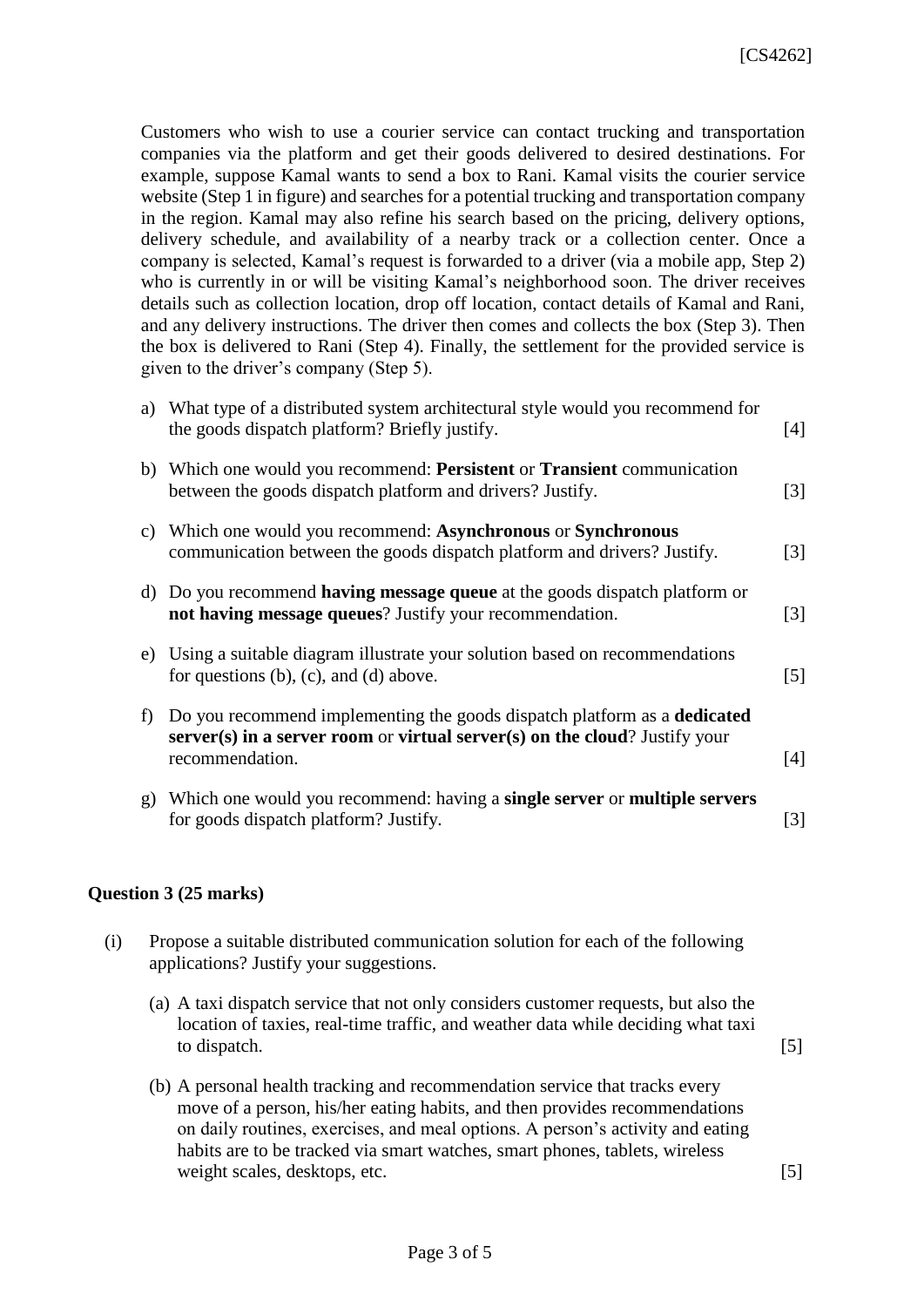| Suppose a local online retailer (e.g., takas.lk and wow.lk) is planning to generate |
|-------------------------------------------------------------------------------------|
|                                                                                     |
|                                                                                     |
|                                                                                     |
|                                                                                     |
|                                                                                     |
|                                                                                     |
|                                                                                     |

| (a) Discuss how cloud computing can be used for this requirement. |  |  |  | $[5]$ |  |  |  |  |  |
|-------------------------------------------------------------------|--|--|--|-------|--|--|--|--|--|
|                                                                   |  |  |  |       |  |  |  |  |  |

- (b) What type of a cloud computing solution would you recommend: IaaS, PaaS, SaaS? Justify [5]
- (c) While implementing the Content Delivery Network (CDN) for this website, do you recommend HTTP Redirects based CDN or Domain Name Service (DNS) based CDN? Justify. [5]

#### **Question 4 (25 marks)**

Zipf's Law states that in the English language, the frequency of any word is inversely proportional to its rank in the frequency table (i.e., when words are ranked based on their frequency of occurrence). Thus, the most frequent word will occur approximately twice as often as the 2nd most frequent word, three times as often as the 3rd most frequent word, and so on. This can be formally written as the probability of encountering the *r*-th most common word is roughly  $P(r) = 0.1/r$ .

Suppose we want to check whether the Zipf's law proposed in 1935 is still valid by counting the frequency distribution of word occurrences of the top 100 books ranked by the New York Times during the last 25 years.

| (i)   | Is this a suitable problem to be solved using cloud computing? Discuss.                                                                                                                        | [4]               |
|-------|------------------------------------------------------------------------------------------------------------------------------------------------------------------------------------------------|-------------------|
| (ii)  | What type of a file system do you recommend to store the books? Justify.                                                                                                                       | $\lceil 3 \rceil$ |
| (iii) | Outline a solution that shows how you can use Map-Reduce to check whether<br>the Zipf's law is still true. The answer should provide pseudocode for <i>map</i> and<br><i>reduce</i> functions. | [14]              |
| (iv)  | What type of load balancing would you recommend while solving this problem?<br>Justify.                                                                                                        |                   |